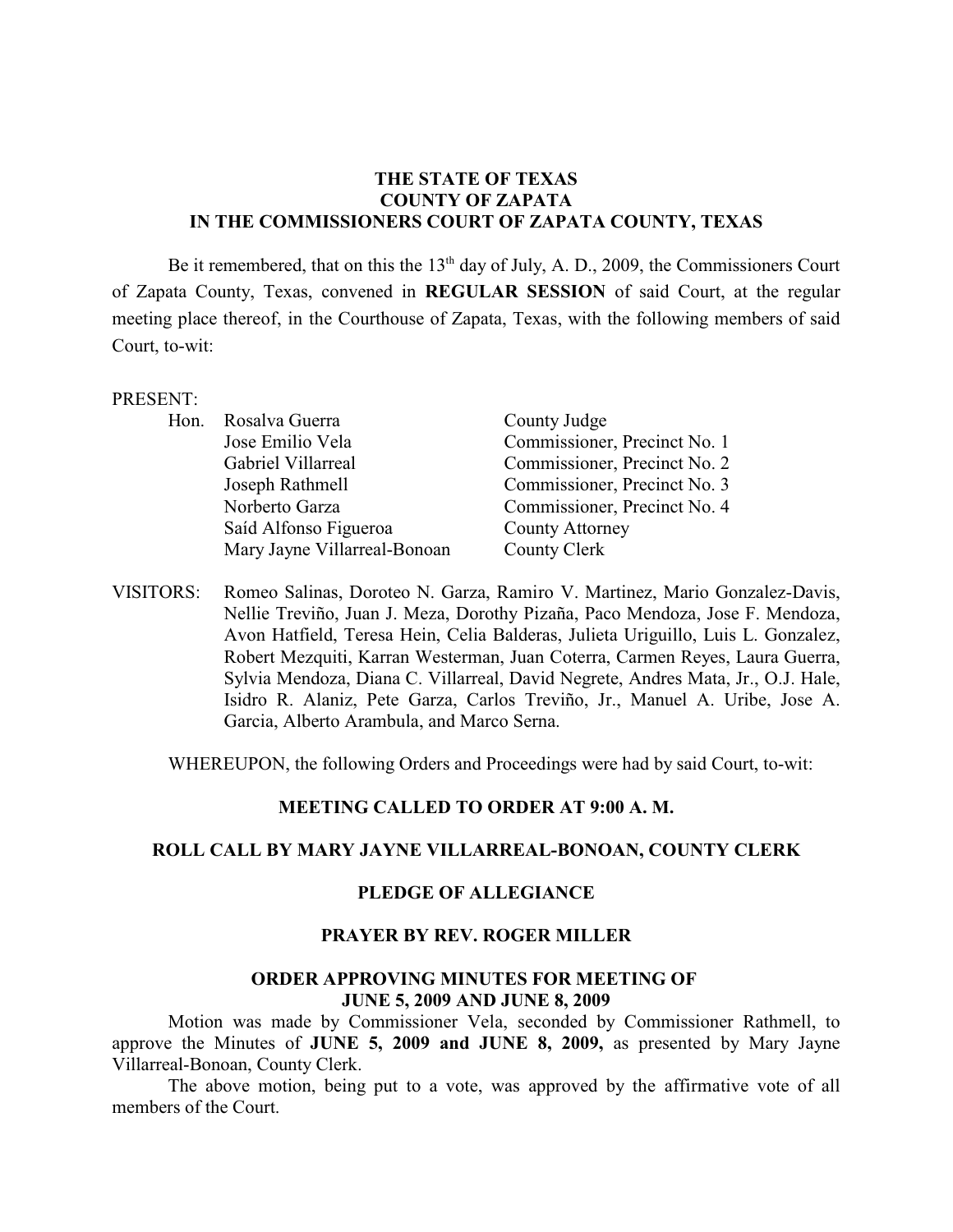#### **DEPARTMENTAL REPORT**

Luis Lauro Gonzalez, Zapata County Tax Collector, reported that the tax office collected \$7,615.67 in hotel/motel taxes and \$111,169.06 in disbursements.

Romeo Salinas, Zapata County Treasurer, gave a detailed treasurer's report. (Copy attached for the record.)

#### **ORDER APPROVING LOCATION OF DISTRICT ATTORNEY'S OFFICE**

Motion was made by Commissioner Vela, seconded by Commissioner Rathmell, to approve Maintenance Supervisor's office space, the adjacent storage room and an outside lobby area, designated as Suite #243 on second floor, as location for District Attorney's Office as requested by Said A. Figueroa, County Attorney. Mr. Alaniz agreed that remodeling is to meet building specs.

The above motion, being put to a vote, was approved by the affirmative vote of all members of the Court.

### **ORDER AUTHORIZING SHERIFF TO USE FUNDS TO EXTEND MECHANIC SHOP**

Motion was made by Commissioner Rathmell, seconded by Commissioner Garza, to authorize the Sheriff to use funds from line item 10-695-532 to extend Mechanic Shop for storage of valuable surveillance equipment, amount not to exceed \$27,000 as requested by Sigifredo Gonzalez, Jr., County Sheriff.

The above motion, being put to a vote, was approved by the affirmative vote of all members of the Court.

## **ORDER TO TABLE REQUEST BY STANFORD C. TODD, PITNEY BOWES ACCOUNT EXECUTIVE, TO LEASE MAIL MACHINE**

Motion was made by Commissioner Garza, seconded by Commissioner Rathmell, to table request by Stanford C. Todd, Pitney Bowes Account Executive, to lease mail machine with Pitney Bowes Inc.

The above motion, being put to a vote, was approved by the affirmative vote of all members of the Court.

# **NO ACTION WAS TAKEN ON REQUEST BY ZAPATA COUNTY CONVENTION AND VISITORS BUREAU TO USE THE OSWALDO H. AND JUANITA G. RAMIREZ EXHIBIT HALL FOR A RAMON AYALA DANCE ON JULY 25<sup>TH</sup> FROM 7:30 P.M. TO 2:00 A.M.**

## **ORDER APPROVING TO HIRE HECTOR GARZA AS LABOR/MAINTENANCE, SLOT #2 ROAD AND BRIDGE DEPARTMENT**

Motion was made by Commissioner Garza, seconded by Commissioner Villarreal, to approve to hire Hector Garza as labor/maintenance, at \$7.25 per hour, slot #2 Road and Bridge Department #15-012-554 as requested by Gabriel Villarreal, County Commissioner, Pct. 2.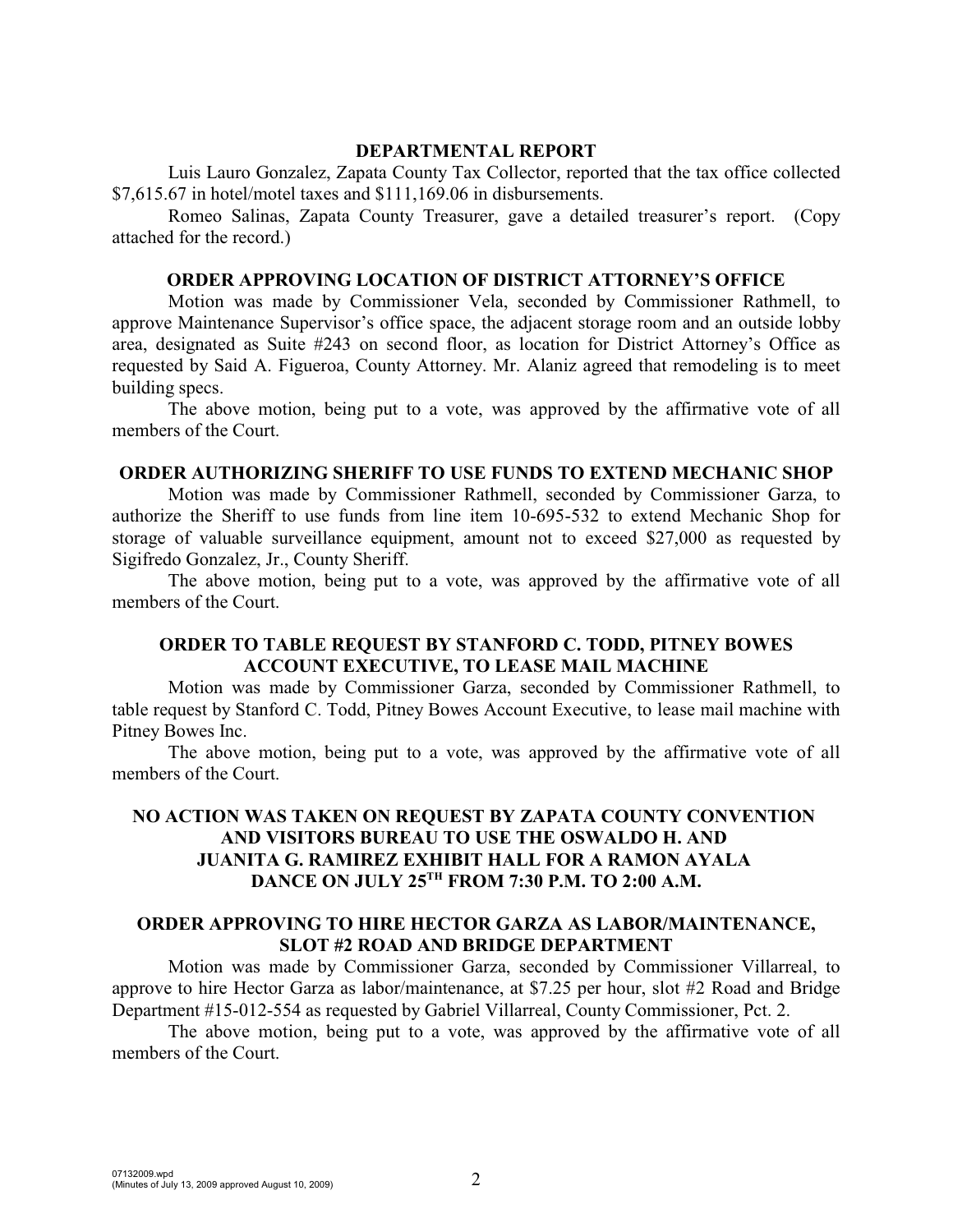## **ORDER APPROVING INVESTMENT RESOLUTION FROM LONE STAR INVESTMENT POOL**

Motion was made by Commissioner Villarreal, seconded by Commissioner Vela, to approve investment resolution from Lone Star Investment Pool as requested by Romeo Salinas, County Treasurer.

The above motion, being put to a vote, was approved by the affirmative vote of all members of the Court.

### **ORDER APPROVING PURCHASE OF THREE 16 PASSENGER SHUTTLE BUSES WITH FTA GRANT FROM CONGRESSMAN HENRY CUELLAR**

Motion was made by Commissioner Rathmell, seconded by Commissioner Vela, to approve the purchase of three 16 passenger shuttle buses with FTA grant TX-04-0033-00 federal grant from Congressman Henry Cuellar at \$67,963.84 each as requested by Romeo Salinas, County Treasurer.

The above motion, being put to a vote, was approved by the affirmative vote of all members of the Court.

## **ORDER APPROVING \$24,000 FROM TOBACCO SETTLEMENT FUND TO CONTINUE PROVIDING MONTHLY FOOD DISTRIBUTION AT HELPING HANDS FOOD PANTRY**

Motion was made by Commissioner Garza, seconded by Commissioner Villarreal, to approve request in the amount of \$24,000.00 from the Tobacco Settlement Fund to continue providing monthly food distribution at the Helping Hands Food Pantry as requested by Romeo Salinas, County Treasurer.

The above motion, being put to a vote, was approved by the affirmative vote of all members of the Court.

# **ORDER APPROVING NOTIFICATION OF NO INVESTMENT CHANGES TO UPDATE INVESTMENT POLICY FOR FY 2009**

Motion was made by Commissioner Rathmell, seconded by Commissioner Garza, to approve notification of no investment changes to updated investment policy for FY 2009 as requested by Romeo Salinas, County Treasurer.

The above motion, being put to a vote, was approved by the affirmative vote of all members of the Court.

#### **ORDER APPROVING ANNUAL UPDATED INVESTMENT POLICY FOR FY 2009**

Motion was made by Commissioner Garza, seconded by Commissioner Rathmell, to approve annual updated investment policy for FY 2009 as requested by Romeo Salinas, County Treasurer.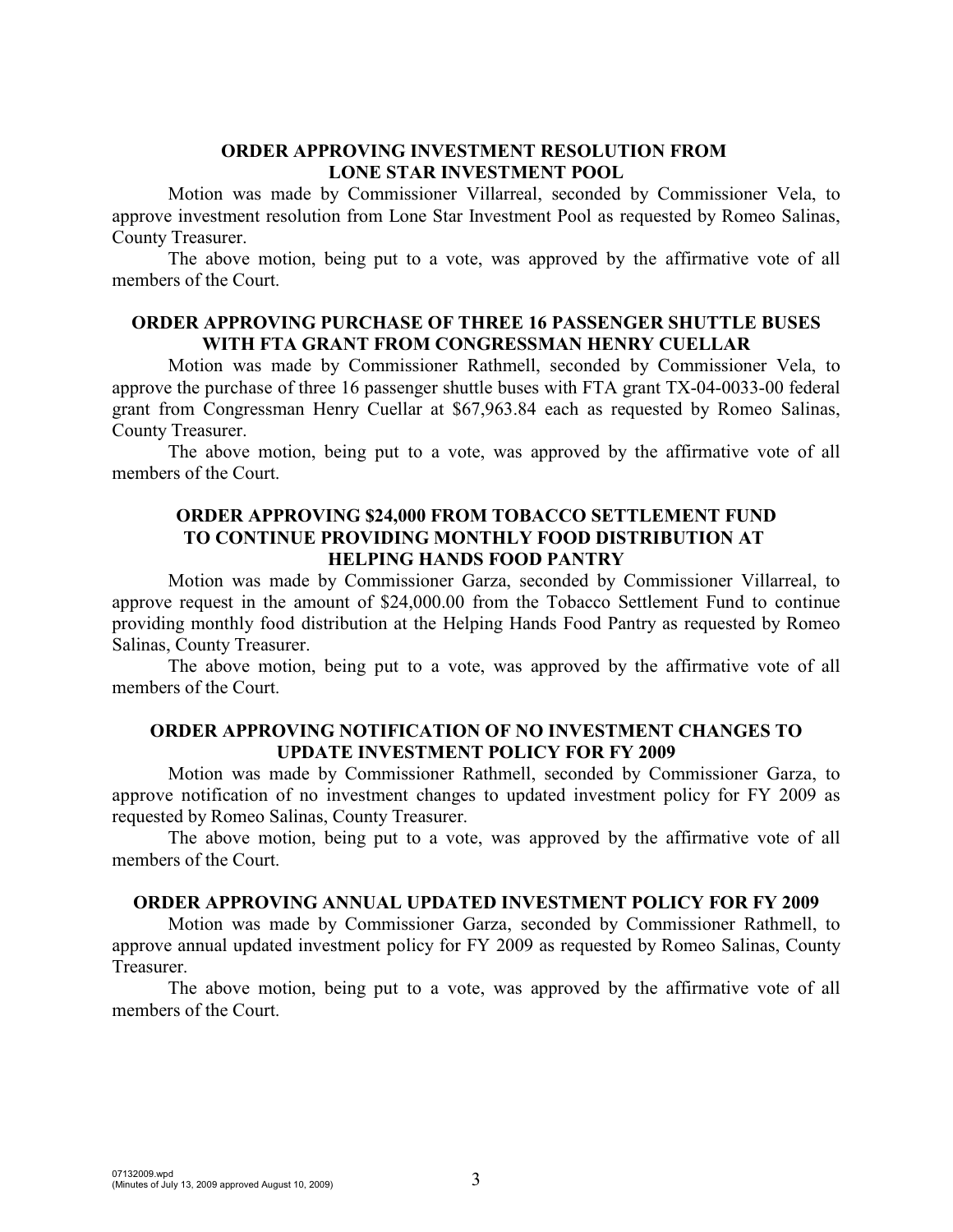# **ORDER TO DENY HIRING OF MR. RAMIRO MARTINEZ AS CONSULTANT FOR TWO DAYS PER WEEK**

Motion was made by Commissioner Villarreal, seconded by Commissioner Rathmell, to hire Mr. Ramiro Martinez as consultant for two days per week and pay out of line item 10-409- 730 Consulting Fees as requested by Doroteo N. Garza, County Auditor.

The above motion, being put to a vote, was denied by Commissioner Vela and Garza and Judge Guerra. Motion **TO DENY** carried.

### **ORDER APPROVING PLANS AND SPECS TO BEAUTIFY AND REMODEL COUNTY PLAZA AND APPROVE FUNDS TO ASSIST OR COMPLETE PROPOSED PROJECT**

Motion was made by Commissioner Vela, seconded by Commissioner Rathmell, to approve plans and specs to beautify and remodel the County Plaza and approve funds to assist with the proposed project as requested by Chamber of Commerce. Commissioner Garza will contribute \$5,000; Commissioner Vela, Rathmell and Villarreal will contribute \$2,500 each for a total contribution of \$12, 500 to assist in the completion of the project.

The above motion, being put to a vote, was approved by the affirmative vote of all members of the Court.

# **ORDER APPROVING USE OF OSWALDO AND JUANITA RAMIREZ EXHIBIT**  HALL FOR 1<sup>ST</sup> ANNUAL SOUTH TEXAS BOW-HUNTER SHOOTOUT

Motion was made by Commissioner Vela, seconded by Commissioner Villarreal, to approve the use of the Oswaldo and Juanita Ramirez Exhibit Hall for the 1<sup>st</sup> Annual South Texas Bow-Hunter Shootout to be organized by the Zapata County Chamber of Commerce on September 5, 2009 as requested by Zapata County Chamber of Commerce. Chamber of Commerce will provide electricity, cleaning and security.

The above motion, being put to a vote, was approved by the affirmative vote of all members of the Court.

## **ORDER APPROVING INSTALLATION OF SPEED BUMP AT 2212 ELM STREET**

Motion was made by Commissioner Villarreal, seconded by Commissioner Garza, to approve installation of speed bump at 2212 Elm Street in the town of Zapata as requested by Gabriel Villarreal, County Commissioner, Pct. 2.

The above motion, being put to a vote, was approved by the affirmative vote of all members of the Court.

# **ORDER APPROVING INSTALLATION OF 4-WAY STOP**

Motion was made by Commissioner Villarreal, seconded by Commissioner Garza, to approve installation of 4-way stop at the following intersections:

- a. Flores and  $4<sup>th</sup>$  Street (Flores Addition)
- b. Park and Retama (Falcon Lake Estates East)
- c. Hidalgo Blvd. and  $10<sup>th</sup>$  Avenue

as requested by Jose Emilio Vela, County Commissioner, Pct. 1.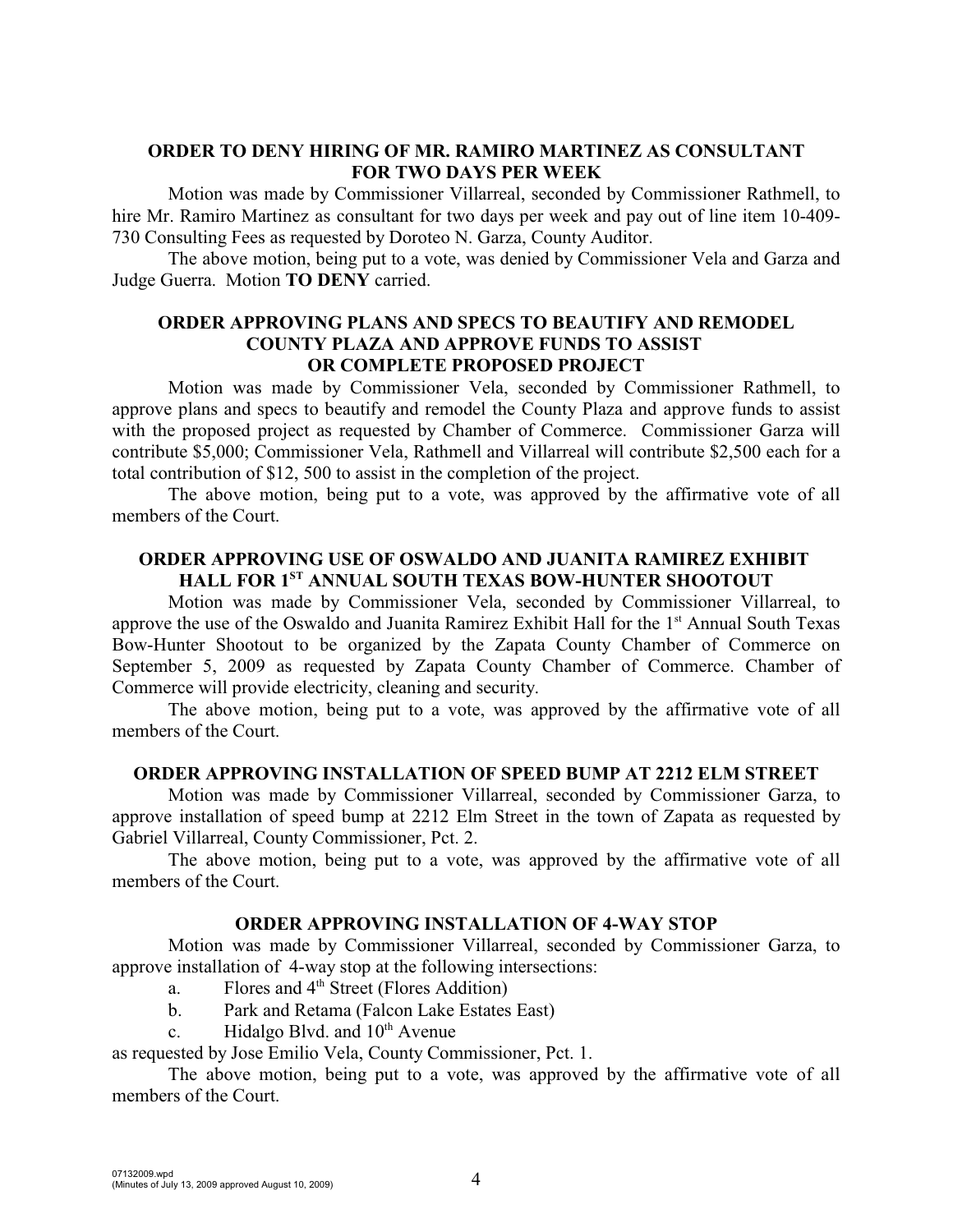### **ORDER APPROVING INSTALLATION OF SPEED HUMP**

Motion was made by Commissioner Villarreal, seconded by Commissioner Garza, to approve installation of speed hump at the following locations:

- a. Falcon Shores Drive between Martinez and Villarreal Avenues (Nicholson Subdivision)
- b.  $6<sup>th</sup> Street between Serna Street and East Street (Falcon Community)$

as requested by Jose Emilio Vela, County Commissioner, Pct. 1.

The above motion, being put to a vote, was approved by the affirmative vote of all members of the Court.

### **ORDER APPROVING INSTALLATION OF SPEED HUMPS**

Motion was made by Commissioner Villarreal, seconded by Commissioner Garza, to approve installation of speed humps at the following locations:

- a. Between  $4<sup>th</sup>$  and  $7<sup>th</sup>$  on Villa Street
- b.  $13<sup>th</sup>$  and Villa on 1214 Ramireño Street
- c. 1505 Medina Street
- d.  $13<sup>th</sup>$  and  $16<sup>th</sup>$  Street on Diaz Street
- e.  $7<sup>th</sup>$  and 4<sup>th</sup> Street on Diaz Street
- f. 1416 Medina Street
- g. 608 Bravo Street
- h. Between  $7<sup>th</sup>$  and  $10<sup>th</sup>$  Street (in front of Villarreal Elementary)

as requested by Norberto Garza, County Commissioner, Pct. 4.

The above motion, being put to a vote, was approved by the affirmative vote of all members of the Court.

### **ORDER APPROVING LINE ITEM TRANSFERS**

Motion was made by Commissioner Villarreal, seconded by Commissioner Garza, to approve the following line item transfers:

| From: Raw Food             | 38-648-336 | \$500.00 |
|----------------------------|------------|----------|
| To: Repair and Maintenance | 36-647-454 | \$500.00 |
| From: Fuel and Lubricant   | 38-647-330 | \$700.00 |
| To: Repair and Maintenance | 36-648-454 | \$700.00 |
| From: Fuel and Lubricant   | 38-647-330 | \$700.00 |
| To: Repair and Maintenance | 36-649-454 | \$700.00 |
|                            |            |          |

to meet budget requirements as requested by Carmen Reyes, Nutrition Center, Department Head.

Motion was made by Commissioner Villarreal, seconded by Commissioner Garza, to approve the following line item transfers:

| From: Electricity | 80-600-443 | \$2,500.00  |
|-------------------|------------|-------------|
| To: Uniforms      | 80-600-205 | \$2,500.00  |
| From: Electricity | 80-600-443 | \$28,000.00 |
| To: Overtime      | 80-600-121 | \$28,000.00 |
|                   |            |             |

as requested by Carlos Treviño, Jr., Water/Sewer Director.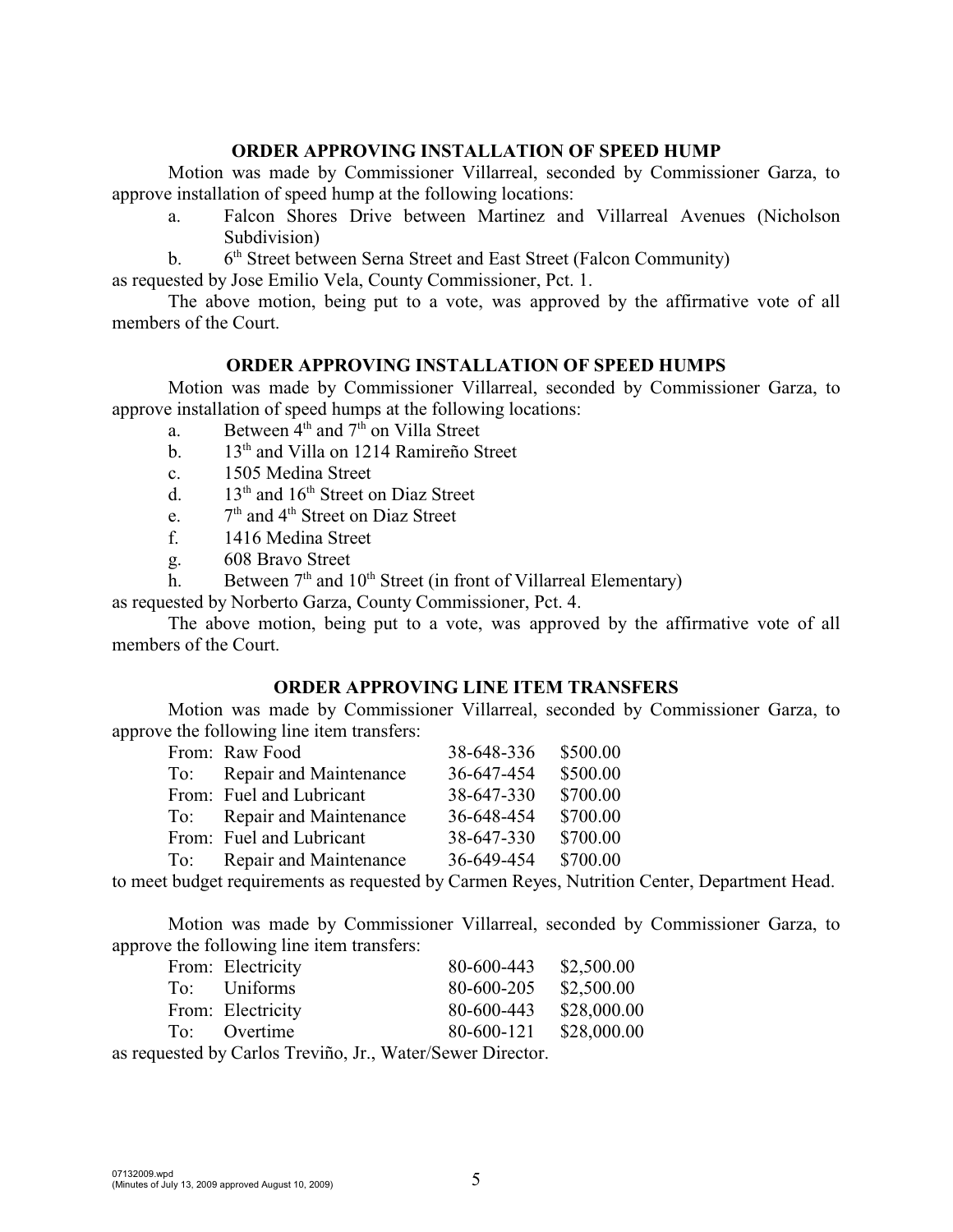Motion was made by Commissioner Villarreal, seconded by Commissioner Garza, to approve the following line item transfers:

| From: Postage                | 08-602-31  | \$1,200.00  |
|------------------------------|------------|-------------|
| To: Uniforms                 | 08-602-205 | \$1,200.00  |
| From: Equipment Rental       | 08-602-462 | \$5,000.00  |
| To: Repairs and Maintenance  | 08-602-336 | \$5,000.00  |
| From: Chlorine and Chemicals | 08-602-341 | \$12,000.00 |
| To: Repairs and Maintenance  | 08-602-336 | \$12,000.00 |

as requested by Eloy Chapa, Sewer Plant Supervisor.

The above motion, being put to a vote, was approved by the affirmative vote of all members of the Court.

# **ORDER APPROVING SUPPORT AND ASSISTANCE OF SAN YGNACIO MUNICIPAL UTILITY DISTRICT**

Motion was made by Commissioner Garza, seconded by Commissioner Rathmell, to approve support and assistance of the San Ygnacio Municipal Utility District with \$100,000.00 out of the San Ygnacio Drainage Project Fund to replace about 22,000 feet of asbestos water lines with PVC lines. The total cost of the project is about \$600,000.00 as requested by Gabriel Villarreal, County Commissioner, Pct. 2.

The above motion, being put to a vote, was approved by the affirmative vote of all members of the Court.

## **ORDER APPROVING BID AWARDS FOR MATERIALS ONLY FOR PRECINCT 3 AND PRECINCT 4 ROAD BOND PAVING PROJECT PHASE II**

Motion was made by Commissioner Garza, seconded by Commissioner Vela, to approve the lowest bid submitted for materials only for Precinct 3 and Precinct 4 Road Bond Paving Project Phase II as follows:

**L.A. Contractors, LTD Total Bid: \$58,500.00 (\$6.50 per yard) 9,000 Cubic Yards/Flexible Base Caliche (Delivered to site)**

**Brothers Materials, LTD Total Bid: \$66,000.00 (\$55.00 per ton) 1,200 Tons/Type "D" Asphaltic Pavement (Delivered to job site)**

**Benavides Trucking Total Bid: \$17,500.00 (\$5.00 per gallon) 3,500 Gallons /SSI Emulsion (Delivered to County yard)**

as requested by Mario Gonzalez-Davis, Project Coordinator.

The above motion, being put to a vote, was approved by the affirmative vote of all members of the Court.

# **ORDER APPROVING REQUEST TO FILL MAINTENANCE POSITION IN PRECINCT ONE TO REPLACE EMPLOYEE RECENTLY TRANSFERRED TO PRECINCT THREE AS GRADER OPERATOR**

Motion was made by Commissioner Villarreal, seconded by Commissioner Garza, to approve request to fill road maintenance position in Precinct 1 at a salary of \$7.85 an hour to replace employee recently transferred to Precinct 3 as grader operator as requested by Jose Emilio Vela, County Commissioner, Pct. 1.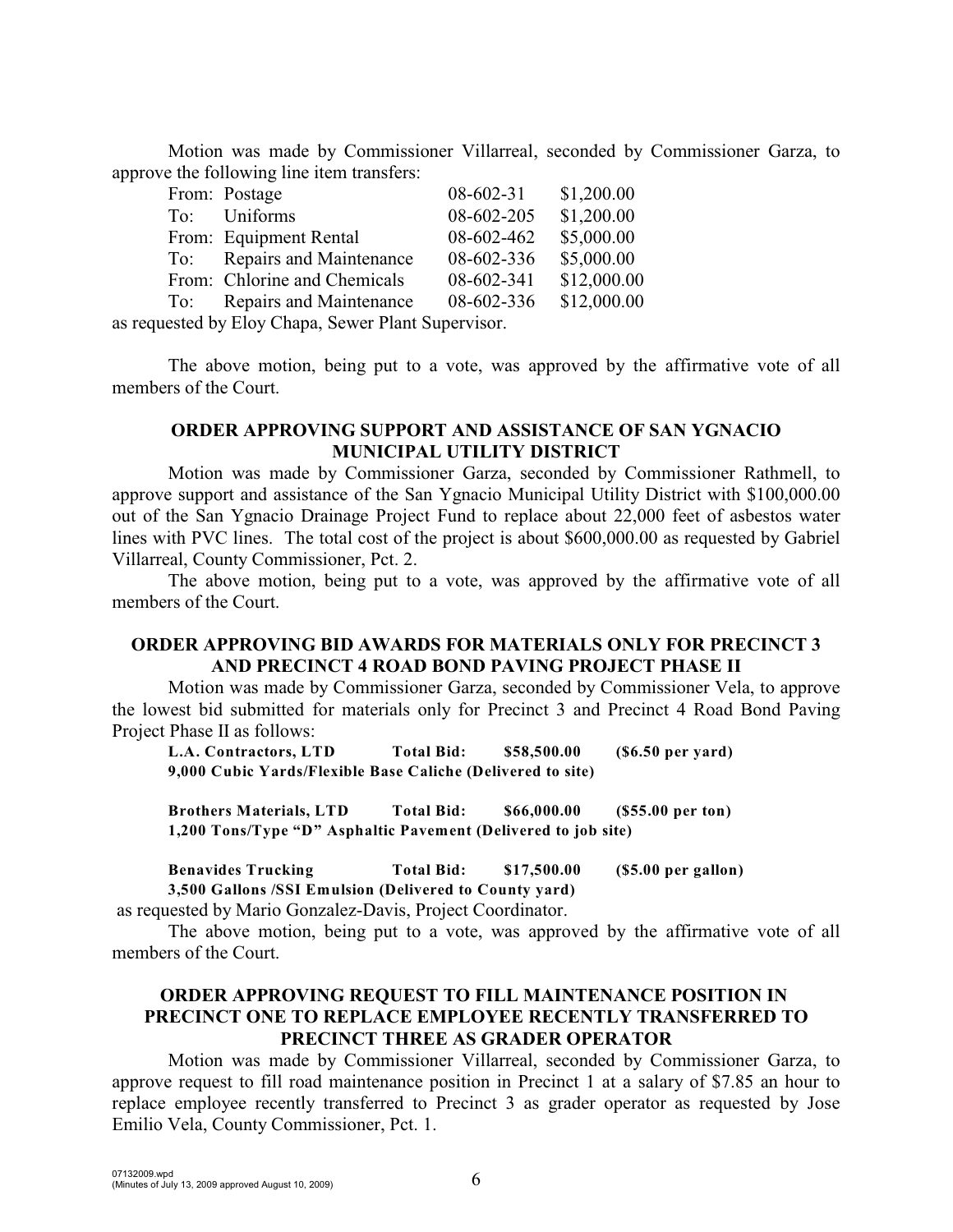The above motion, being put to a vote, was approved by the affirmative vote of all members of the Court.

# **ORDER APPROVING ADDITIONAL AMENITIES NEEDED TO COMPLETE PROJECT IN COMPLIANCE WITH MASTER PLAN APPROVED BETWEEN TEXAS PARKS AND WILDLIFE AND ZAPATA COUNTY**

Motion was made by Commissioner Vela, seconded by Commissioner Rathmell, to approve additional amenities needed to complete the Flores Park project in compliance with master plan approved between Texas Parks and Wildlife and Zapata County as requested by Jose Emilio Vela, County Commissioner, Pct. 1. Carlos Colina Vargas and Andy Mata, Negrete and Kolar Architects gave a status report on said amenities. (Copy attached for the record.)

The above motion, being put to a vote, was approved by the affirmative vote of all members of the Court.

### **ORDER APPROVING CHANGE ORDER NO. 1, ADDITION OF 0.75 MGD PRECAST GROUND STORAGE TANK**

Motion was made by Commissioner Vela, seconded by Commissioner Villarreal, to approve Change Order No. 1, the addition of a 0.75 MGD Precast Ground Storage Tank at a cost of \$564,000.00 for the Zapata County Water Treatment Plant Contract as requested by Mario Gonzalez-Davis, Project Coordinator and Jake Rathmell, Project Engineer.

The above motion, being put to a vote, was approved by the affirmative vote Commissioner Vela, Villarreal and Garza. Commissioner Rathmell abstained. Motion carried.

## **ORDER APPROVING REPAIRS TO FENCE ON CATTLE DIPPING VAT NEAR ZAPATA WEBB COUNTY LINE**

Motion was made by Commissioner Vela, seconded by Commissioner Villarreal, to approve repairs to fence on cattle dipping vat near the Zapata/Webb County line at a cost of \$8,820.00 as requested by Gabriel Villarreal, County Commissioner, Pct. 2. Each Commissioner will contribute \$2,205 from the Road Construction Fund.

The above motion, being put to a vote, was approved by the affirmative vote of all members of the Court.

# **ORDER APPROVING INSTALLATION OF STREET LIGHT AT 1903 FALCON STREET IN MEDINA ADDITION**

Motion was made by Commissioner Garza, seconded by Commissioner Villarreal, to approve installation of a street light at 1903 Falcon Street in Medina Addition in Zapata, Texas as requested by Gabriel Villarreal, County Commissioner, Pct. 2.

The above motion, being put to a vote, was approved by the affirmative vote of all members of the Court.

# **ORDER APPROVING TEMPORARY HIRE OF SECRETARY FOR PRECINCT THREE OFFICE FOR TWO WEEKS IN PLACE OF MISSY GARZA**

Motion was made by Commissioner Villarreal, seconded by Rathmell, to approve temporary hire of a secretary for the Precinct 4 Office for two weeks to be paid from line item 10-004-690, in place of Missy Garza as requested by Norberto Garza, County Commissioner, Pct. 4.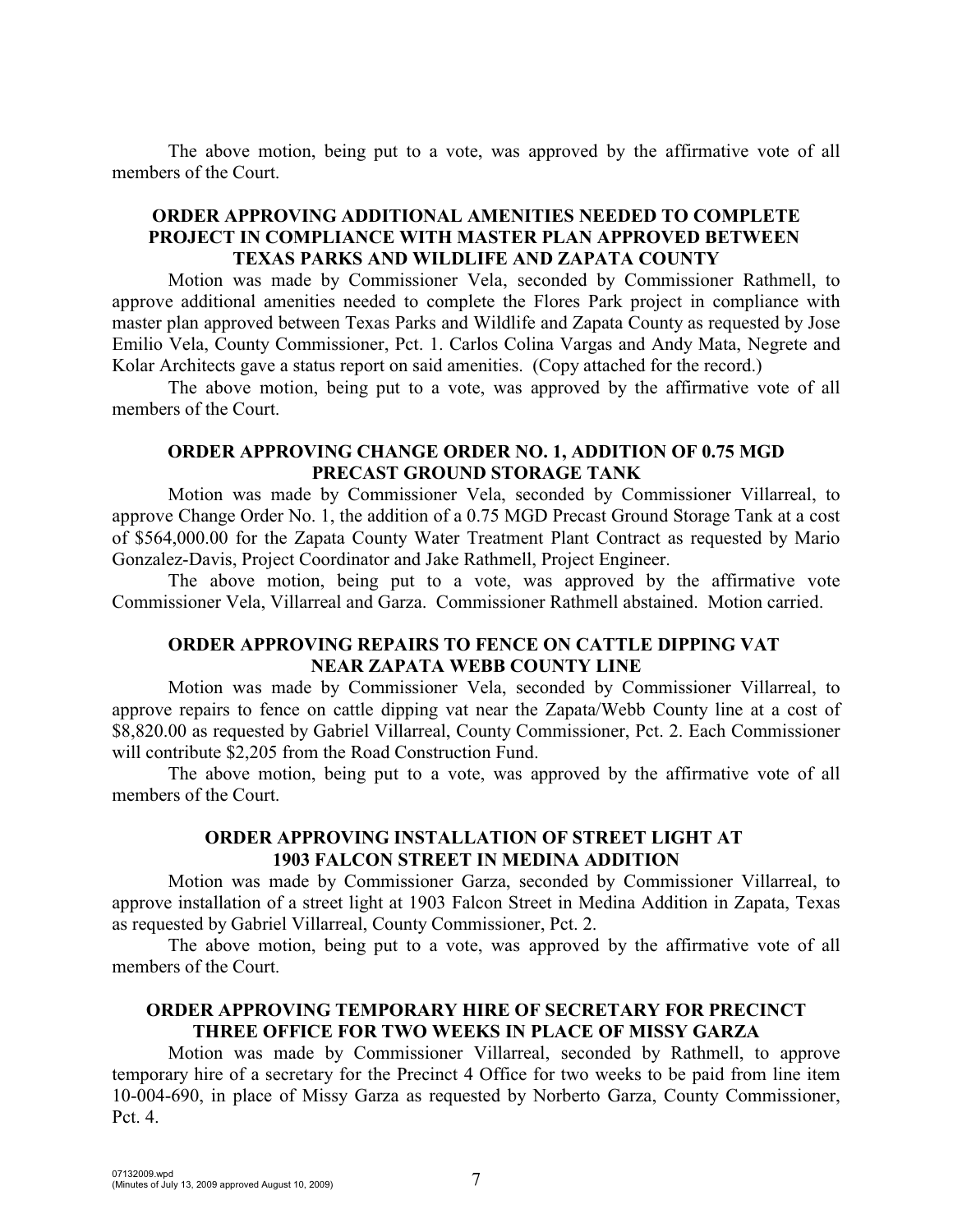The above motion, being put to a vote, was approved by the affirmative vote of all members of the Court.

## **ORDER APPROVING BID AWARD FOR MATERIALS ONLY FOR FENCE IN PRECINCT 4 PARK AREA**

Motion was made by Commissioner Vela, seconded by Commissioner Villarreal, to approve the bid submitted by V&D Corp. for materials only for the fence in Precinct 4 park area, being the lowest bidder, with a bid of \$12,859.18 as requested by Norberto Garza, County Commissioner, Pct.4.

The above motion, being put to a vote, was approved by the affirmative vote of all members of the Court.

## **ORDER APPROVING BID AWARDS FOR LABOR ONLY FOR FENCE IN PRECINCT 4 PARK AREA**

Motion was made by Commissioner Villarreal, seconded by Commissioner Vela, to approve the bid submitted by Javier Salinas, for labor only for the fence in Precinct 4 park area, being the lowest bidder, with a bid of \$4,410.00 as requested by Norberto Garza, County Commissioner, Pct. 4.

The above motion, being put to a vote, was approved by the affirmative vote of all members of the Court.

# **ORDER APPROVING BID AWARDS FOR LABOR ONLY FOR ZAPATA COUNTY LITTLE LEAGUE PARK AREA**

Motion was made by Commissioner Villarreal, seconded by Commissioner Garza, to approve the bid submitted by Elizondo's Construction, for labor only for the Zapata County Little League Park area, being the lowest bidder, with a bid of \$27,875.00 as requested by Norberto Garza, County Commissioner, Pct. 4.

The above motion, being put to a vote, was approved by the affirmative vote of all members of the Court.

### **ORDER APPROVING ELECTRICAL WORK FOR ZAPATA COUNTY LIBRARY**

Motion was made by Commissioner Garza, seconded by Commissioner Villarreal, to approve the electrical work for the Zapata County Library, at an estimated cost of \$10,000.00 as requested by Aida Garcia, County Library.

The above motion, being put to a vote, was approved by the affirmative vote of all members of the Court.

### **ORDER APPROVING TO ADVERTISE FOR REQUEST FOR PROPOSAL ON ZAPATA COUNTY MEDICAL CLINIC**

Motion was made by Commissioner Vela, seconded by Commissioner Villarreal, to approve to advertise for Request for Proposals on the Zapata County Medical Clinic as requested by Rosalva Guerra, County Judge.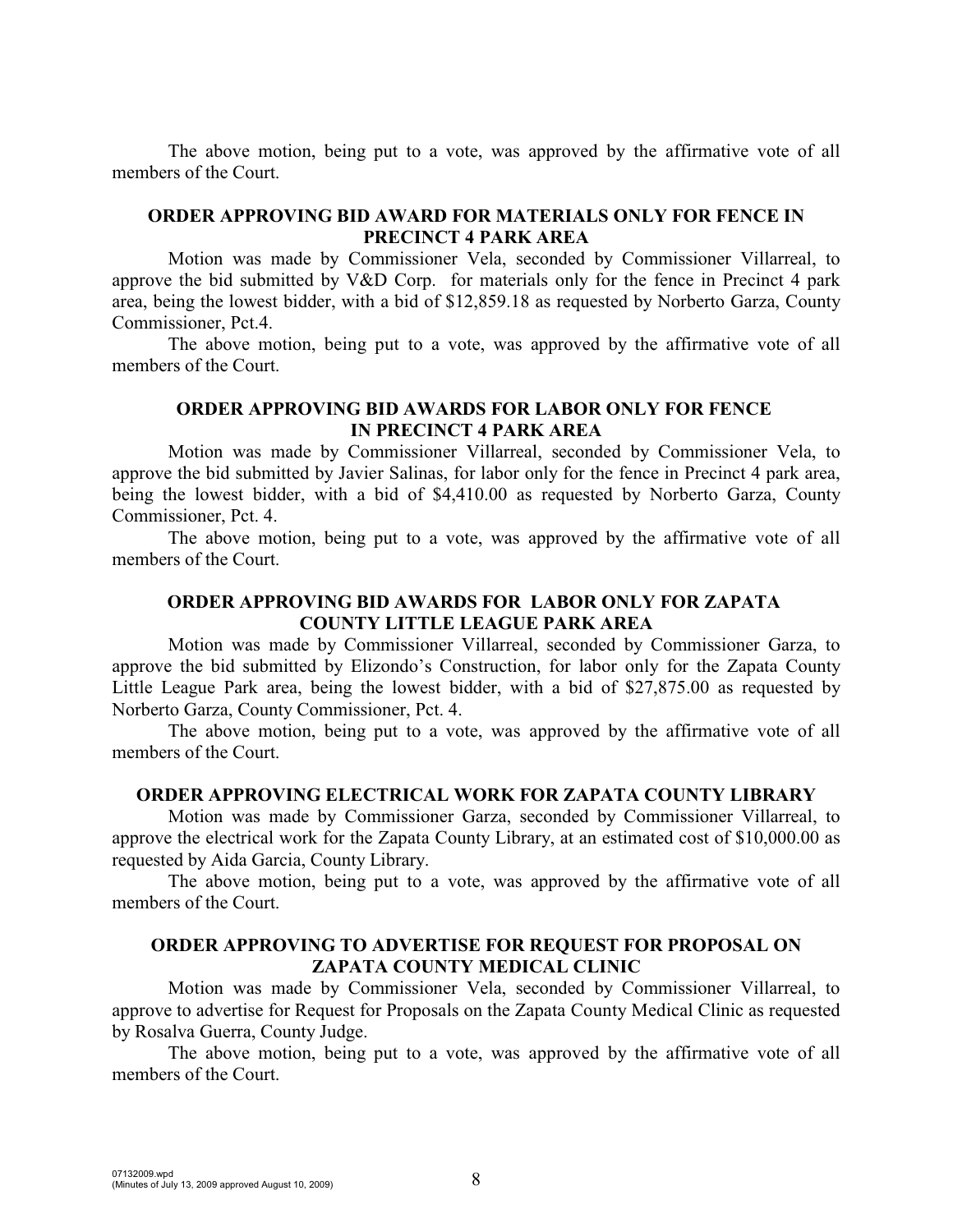# **ORDER APPROVING TXDOT IMPOSITION OF OPTIONAL FEES FOR FISCAL YEAR 2009-2010**

Motion was made by Commissioner Vela, seconded by Commissioner Villarreal, to approve the TxDOT Imposition of Optional Fees for Fiscal Year 2009-2010 as requested by Rosalva Guerra, County Judge.

The above motion, being put to a vote, was approved by the affirmative vote of all members of the Court.

### **ORDER APPROVING REQUEST FOR FUNDS UNDER SECTION 74.604 OF TEXAS PROPERTY CODE FROM TEXAS COMPTROLLER OF PUBLIC ACCOUNTS**

Motion was made by Commissioner Vela, seconded by Commissioner Garza, to approve request for funds (\$974.90) under Section 74.604 of the Texas Property Code from the Texas Comptroller of Public Accounts as requested by Rosalva Guerra, County Judge.

The above motion, being put to a vote, was approved by the affirmative vote of all members of the Court.

# **ORDER APPROVING PROPOSED CONTRACT FOR USE OF OSWALDO AND JUANITA RAMIREZ SHOWBARN**

Motion was made by Commissioner Garza, seconded by Commissioner Vela, to approve proposed contract for the use of the Oswaldo and Juanita Ramirez Showbarn, the rules for Community Center shall apply to the showbarn with the exception of dances, as requested by Rosalva Guerra, County Judge.

The above motion, being put to a vote, was approved by the affirmative vote of all members of the Court.

# **ORDER AUTHORIZING ZAPATA COUNTY TO ADVERTISE FOR BIDS ON DRAINAGE IMPROVEMENTS FOR PEDERNALES ROAD AND JENNINGS ROAD**

Motion was made by Commissioner Vela, seconded by Commissioner Villarreal, to authorize Zapata County to advertise for bids on drainage improvements for Pedernales Road and Jennings Road as requested by Rosalva Guerra, County Judge.

The above motion, being put to a vote, was approved by the affirmative vote of all members of the Court.

### **ORDER RATIFYING MEMORANDUM OF UNDERSTANDING WITH SIESTA SHORES WCID**

Motion was made by Commissioner Vela, seconded by Commissioner Garza, to ratify memorandum of understanding with Siesta Shores WCID as requested by Rosalva Guerra, County Judge.

The above motion, being put to a vote, was approved by the affirmative vote of all members of the Court.

# **ORDER AUTHORIZING ZAPATA COUNTY WATERWORKS TO ADVERTISE FOR BIDS FOR WATER SYSTEM IMPROVEMENTS FOR LAS PALMAS BOOSTER SYSTEM/WATER TANK**

Motion was made by Commissioner Garza, seconded by Commissioner Vela, to authorize Zapata County Waterworks to advertise for bids for Water System Improvements for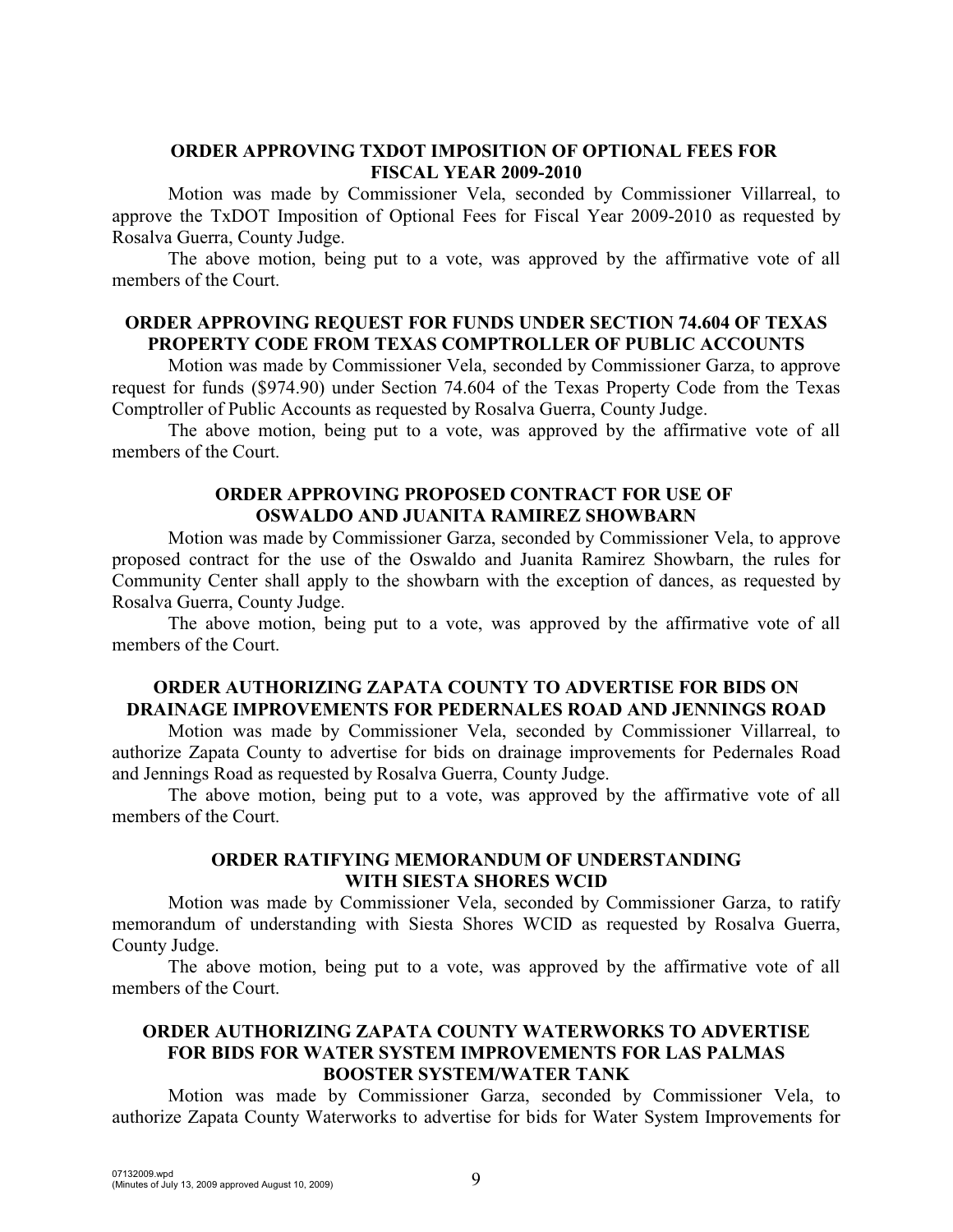Las Palmas booster system/water tank as requested by Carlos Treviño, Jr., Water/Sewer Director.

The above motion, being put to a vote, was approved by the affirmative vote of all members of the Court.

# **ORDER APPROVING ORDER FOR AN ELECTION TO CREATE A COUNTY ASSISTANCE DISTRICT WITH AUTHORITY TO LEVY A SALES TAX AND SET RATE AT ONE-HALF OF ONE PERCENT TO FINANCE OPERATIONS OF DISTRICT AND BE PLACED ON BALLOT FOR GENERAL ELECTION OF NOVEMBER 3, 2009**

Motion was made by Commissioner Vela, seconded by Commissioner Garza, to approve the order for an election to create a County Assistance District with the authority to levy a sales tax and set the rate at one-half of one percent to finance the operations of the district and be placed on the ballot for the general election of November 3, 2009, which shall read:

*Authorizing the creation of the Zapata County Assistance District and the imposition of a sales and use tax of one-half of one percent for the purpose of financing the operations of the district.*

The order was approved with changes as recommended by Said A. Figueroa, County Attorney, which include addition of 1) construction maintenance of roads and bridges, and 2) law enforcement and detention services. Item was requested by Zapata County Economic Development Center.

The above motion, being put to a vote, was approved by the affirmative vote of all members of the Court.

## **NO ACTION WAS TAKEN ON REQUEST BY ZAPATA COUNTY ECONOMIC DEVELOPMENT CENTER TO APPROVE RESOLUTION ON COUNTY ASSISTANT DISTRICT SALES TAX**

#### **ORDER APPROVING PROPOSED SAN YGNACIO MUNICIPAL LANDFILL FEES**

Motion was made by Commissioner Villarreal, seconded by Commissioner Garza, to approve proposed San Ygnacio Municipal Landfill fees as requested by Guillermo M. Saenz, Environmental Department Supervisor.

The above motion, being put to a vote, was approved by the affirmative vote of all members of the Court.

### **ORDER APPROVING PROPOSED HOURS OF OPERATION FOR SAN YGNACIO MUNICIPAL LANDFILL**

Motion was made by Commissioner Vela, seconded by Commissioner Villarreal, to approve proposed Hours of Operation for the San Ygnacio Municipal Landfill. Landfill will open Tuesday thru Saturday from 9:00 a.m. to 4:30 p.m. and Sunday from 9:00 a.m. to 2:30 p.m.; it will remain closed on Monday and County Holidays as requested by Guillermo M. Saenz, Environmental Department Supervisor.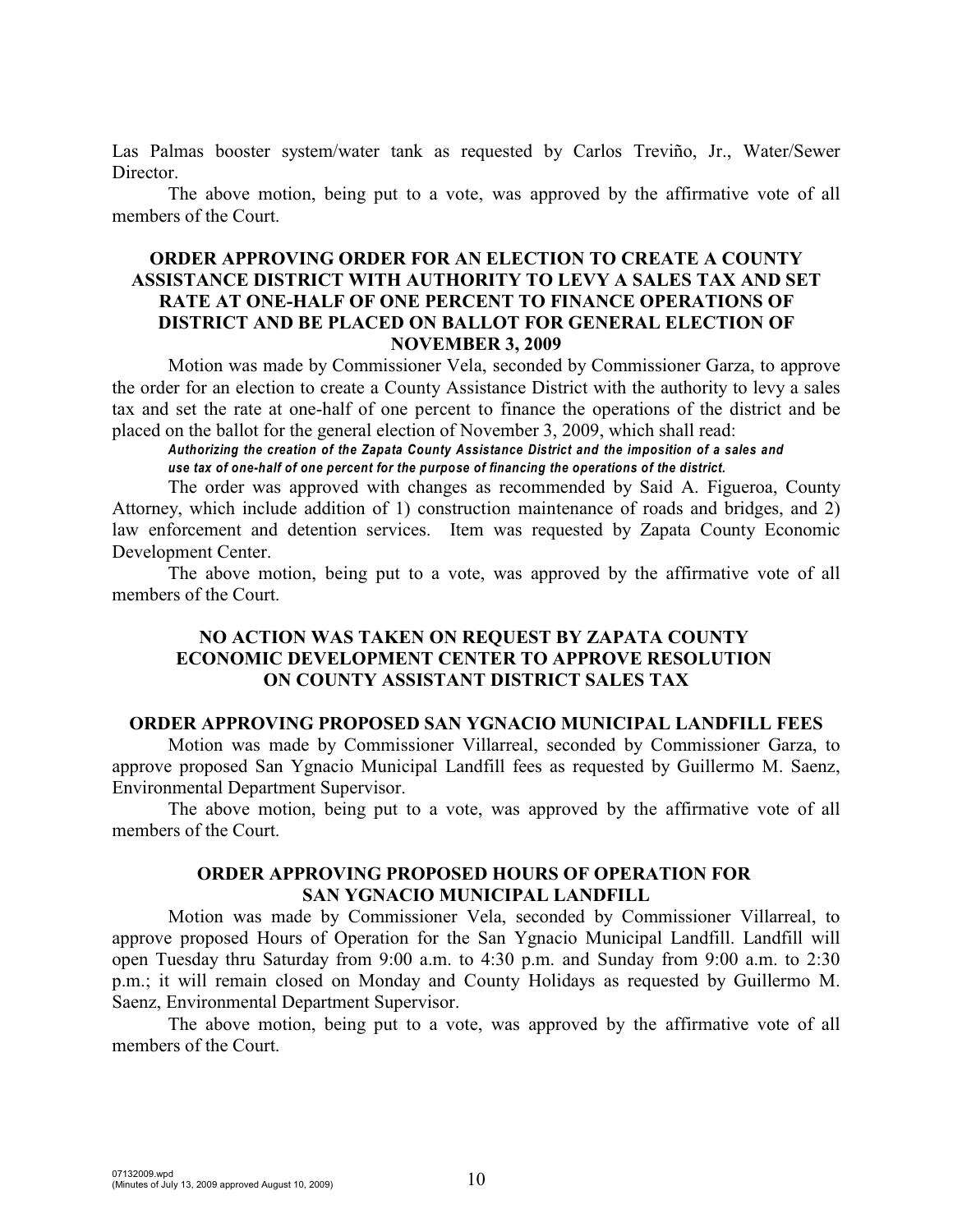# **ORDER APPROVING TEMPORARY CLOSURE OF SAN YGNACIO MUNICIPAL LANDFILL DUE TO REACHING MAXIMUM CAPACITY LEVEL**

Motion was made by Commissioner Vela, seconded by Commissioner Villarreal, to approve the temporary closure of the San Ygnacio Municipal Landfill due to reaching its maximum capacity level effective July 13, 2009 as requested by Guillermo M. Saenz, Environmental Department Supervisor.

The above motion, being put to a vote, was approved by the affirmative vote of all members of the Court.

# **NO ACTION WAS TAKEN ON REQUEST BY GUILLERMO M. SAENZ, ENVIRONMENTAL SUPERVISOR TO APPROVE SALARY ADJUSTMENTS FOR ENVIRONMENTAL HEALTH DEPARTMENT**

## **ORDER APPROVING PROCLAMATION FOR PROBATION, PAROLE AND COMMUNITY SUPERVISION WEEK FOR WEEK OF JULY 19-25, 2009**

Motion was made by Commissioner Vela, seconded by Commissioner Garza, to approve Proclamation for Probation, Parole and Community Supervision Week for the week of July 19- 25, 2009 as requested by Sandy J. Pippin-Gomez, Chief Juvenile Probation Officer and Monica L. Benavidez, CSCD Supervisor.

The above motion, being put to a vote, was approved by the affirmative vote of all members of the Court.

# **ORDER APPROVING DEDICATION OF MEMORIAL STONE TO HONOR DECEASED VETERANS FROM FALCON, TEXAS**

Motion was made by Commissioner Garza, seconded by Commissioner Vela, to approve dedication of Memorial Stone donated by Maria Eva U. Ramirez to honor deceased Veterans from Falcon, Texas on November 2009, in observance of Veteran's Day as requested by Jose Emilio Vela, County Commissioner, Pct. 1.

The above motion, being put to a vote, was approved by the affirmative vote of all members of the Court.

# **FINANCIAL STATUS REPORT FROM ZAPATA COUNTY SESQUICENTENNIAL COMMITTEE ON TOTAL DONATIONS RECEIVED FROM MEMORIAL BENCHES AND PAVERS**

No one was present to give financial status report from the Zapata County Sesquicentennial Committee on total donations received from memorial benches and pavers compared to number delivered and installed to this day as requested by Jose Emilio Vela, County Commissioner, Pct. 1.

## **REQUEST FOR 3 PARTY FUNDING -STACADA YOUTH RD PREVENTION AND TREATMENT SERVICES**

Mr. Chris Laurel, STACADA Executive Director, reported that STACADA Youth Prevention and Treatment Services serves 837 clients in Zapata County and require \$15,000 per Fiscal Year. Mr. Laurel requested  $3<sup>rd</sup>$  party funding and asked for this amount to be placed in the budget.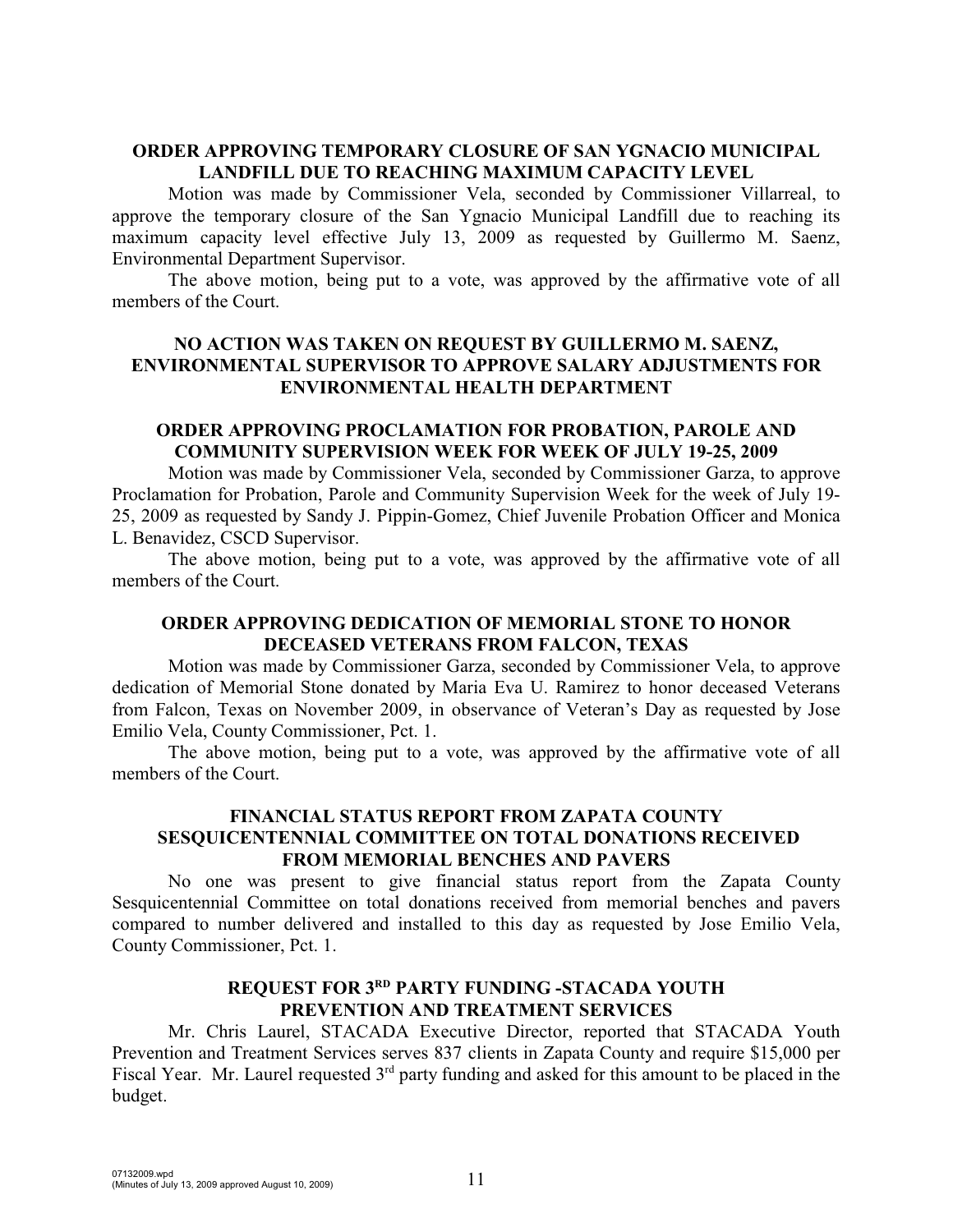# **QUARTERLY REPORT OF ZAPATA COUNTY CONVENTION AND VISITORS BUREAU**

Karran Westerman, presented Commissioners' Court with the Quarterly Report of the Zapata County Convention and Visitors Bureau as requested by Zapata County Convention and Visitor's Bureau. (Report attached for the record.)

# **MONTHLY BUSINESS REPORT OF ZAPATA COUNTY ECONOMIC DEVELOPMENT CENTER**

Peggy Umphres Moffett, ZEDC President, gave the monthly business report of the Zapata County Economic Development Center (ZEDC). Ms. Umphres Moffett stated that ZEDC will enter into a partnership agreement with the TAMIU Small Business Development Center and will hire full time business advisers and would like to have an office at the ZEDC. ZEDC will be working on a real estate inventory. The unemployment rate for 2000-2009 was an 8% average. A prototype of the Garza Pipeline Marker is currently under production.

# **STATUS REPORT ON SAN YGNACIO MUNICIPAL LANDFILL**

No one present to give Status Report on San Ygnacio Municipal Landfill by Raul Garcia, Garcia & Wright Consulting Engineers as requested by Rosalva Guerra, County Judge.

# **REPORT ON REMOVAL OF DILAPIDATED BUILDING AT NORTH ENTRANCE OF ZAPATA**

Mr. Said A. Figueroa, reported on the removal of the dilapidated building at the North entrance of Zapata. Mr. Figueroa stated that the owner of the building had been contacted and promised to remove the building before the July 13, 2009 deadline. Owner of the building can be charged with trespassing.

## **STATUS REPORT ON FALCON RWSC WATER LINE IMPROVEMENT PROJECT**

Manuel Gonzalez reported that the Falcon water line improvement project would cost an estimated amount of \$430,000.00 at the rate of \$12 per foot and 26,000 linear feet. The County's contribution is \$75,000.00.

# **PRESENTATION OF SCHEMATIC DESIGN PHASE OF ZAPATA COUNTY FAIR GROUNDS AND MIRA FLORES PARK**

Juan Coterra and Robert Mezquiti with Coterra + Reed Architects gave a power point presentation/slide show of the Schematic Design Phase of Zapata County Fair Grounds and Mira Flores Park as requested by Coterra  $+$  Reed Architects. (Disc and printout attached for the record.)

# **MOTION WAS MADE BY COMMISSIONER GARZA, SECONDED BY COMMISSIONER VELA, TO ENTER INTO EXECUTIVE SESSION**

# **MOTION WAS MADE BY COMMISSIONER GARZA, SECONDED BY COMMISSIONER VELA, TO RETURN TO REGULAR SESSION**